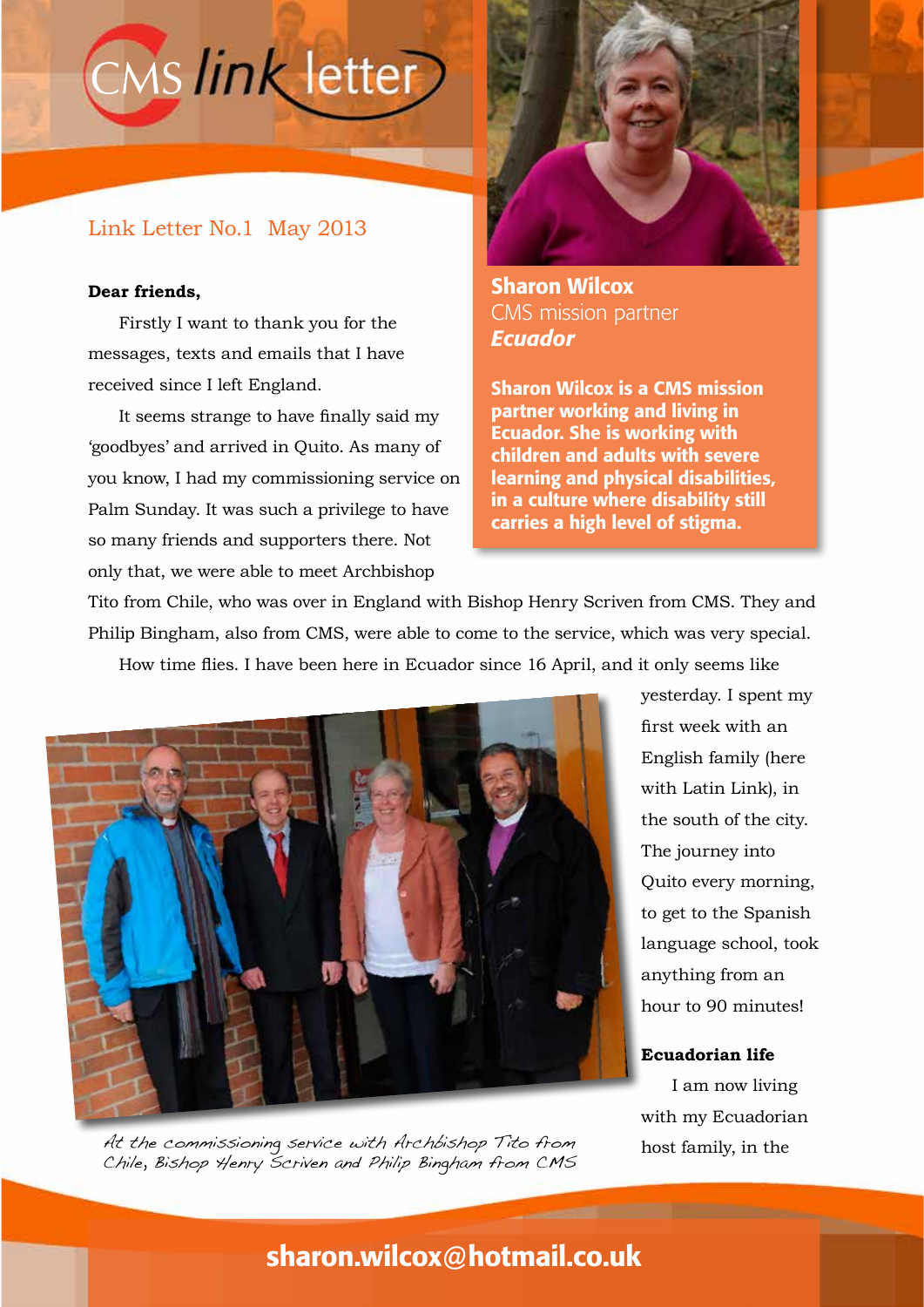north of the city, and my journey is anything from 20 minutes to an hour, depending on the day of the week. Mondays and Fridays are the busiest. The buses are very crowded, and most days I have to stand for most of the journey – great fun on buses which allow 40 standing passengers.

The family have been very welcoming, with everyone wanting to include me in conversations and family gatherings. There are three generations of the family living within the three-storey home, and altogether there are 13 of us living in the house. Each floor has been converted into an independent apartment, so we only eat together on Sunday.

One of the most striking things about living in Quito is just how loud thunder and lightening is when you live high up in the mountains! Most days it is hot and sunny in the morning,



Plaza Grande in Quito

but then the rain comes. I thought it rained hard in England, but not every day like this. The reminder of home is not the one I would have chosen, but it is amazing nevertheless.

Quito has a new airport that opened in February, which is over an hour's drive from the centre. I have been there three times already. Once was when I arrived and twice was trying to collect my air freight, which I arranged would arrive two weeks after me. The trouble is that nobody tells you exactly what you need to do when you have to get things from the cargo area.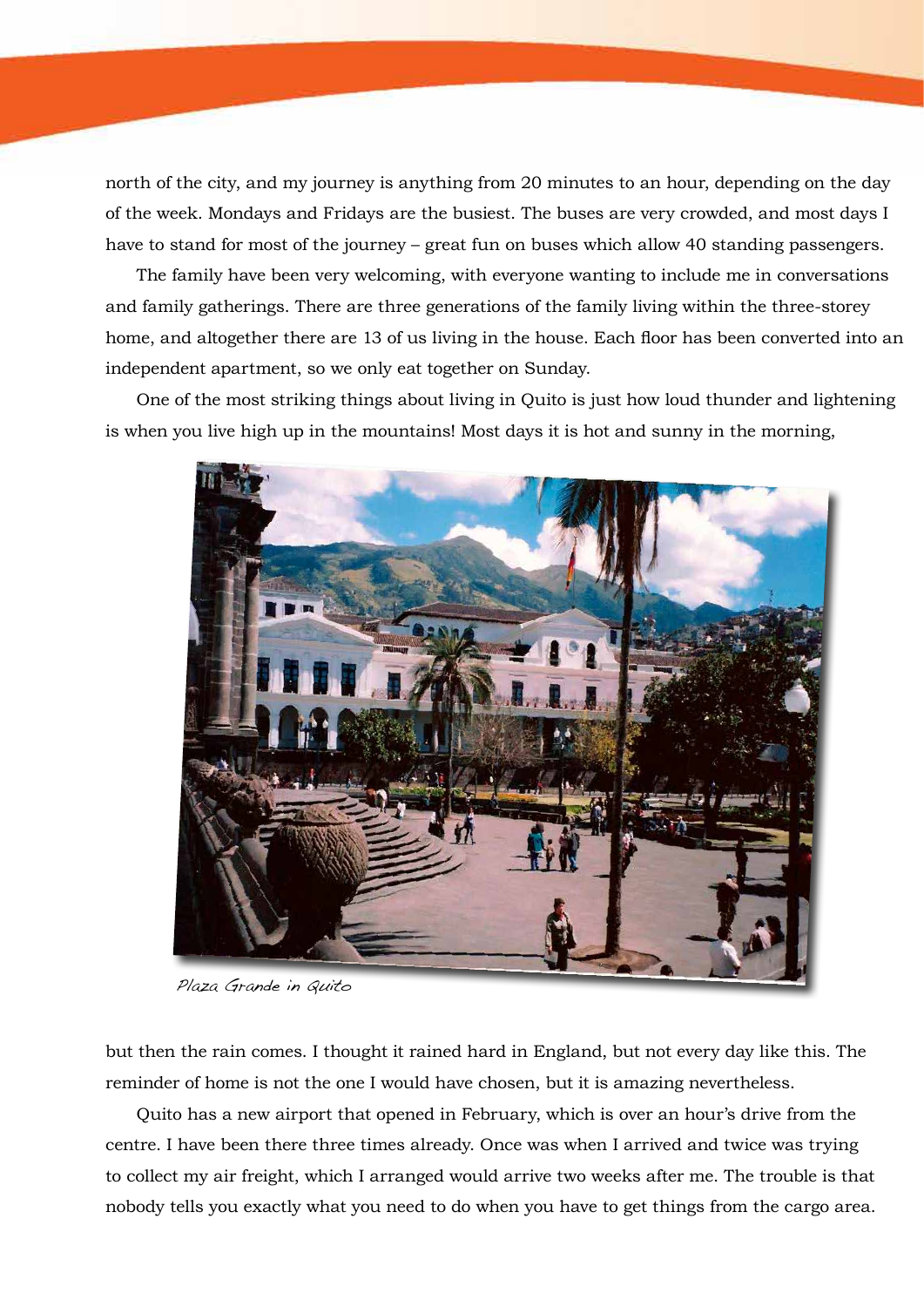I had to come away the first time, to go and pay \$40 into a specific bank, and return to the airport with the receipt. This I did, and then spent six hours the next time standing in queues. It was only



Family party

through the kindness of an Ecuadorian man in front of me, that I managed to find the right queue and information I needed, in order to be reunited with my things. It was an experience to remember.

Spanish school is good, and I have four hours of 1:1 tuition each weekday. I am beginning to understand what is being said, though I expect that people laugh at my pronunciation when I reply. I have met and made friends with a couple of people at school. One of them, Dorothea from Germany, is going to be here for two years, and will be working with me when I get to Santo Domingo. God is so good, and it is great to be



able to get to know her now. I am not sure how long I will be at the school, but it will be at least three months.

I was met at the airport by Jill Ball (CMS mission partner) with others, and I have been able to meet her in Quito since then, and talk about the sorts of things I might do once I arrive in Santo Domingo. It will probably be teaching life skills

Spanish school